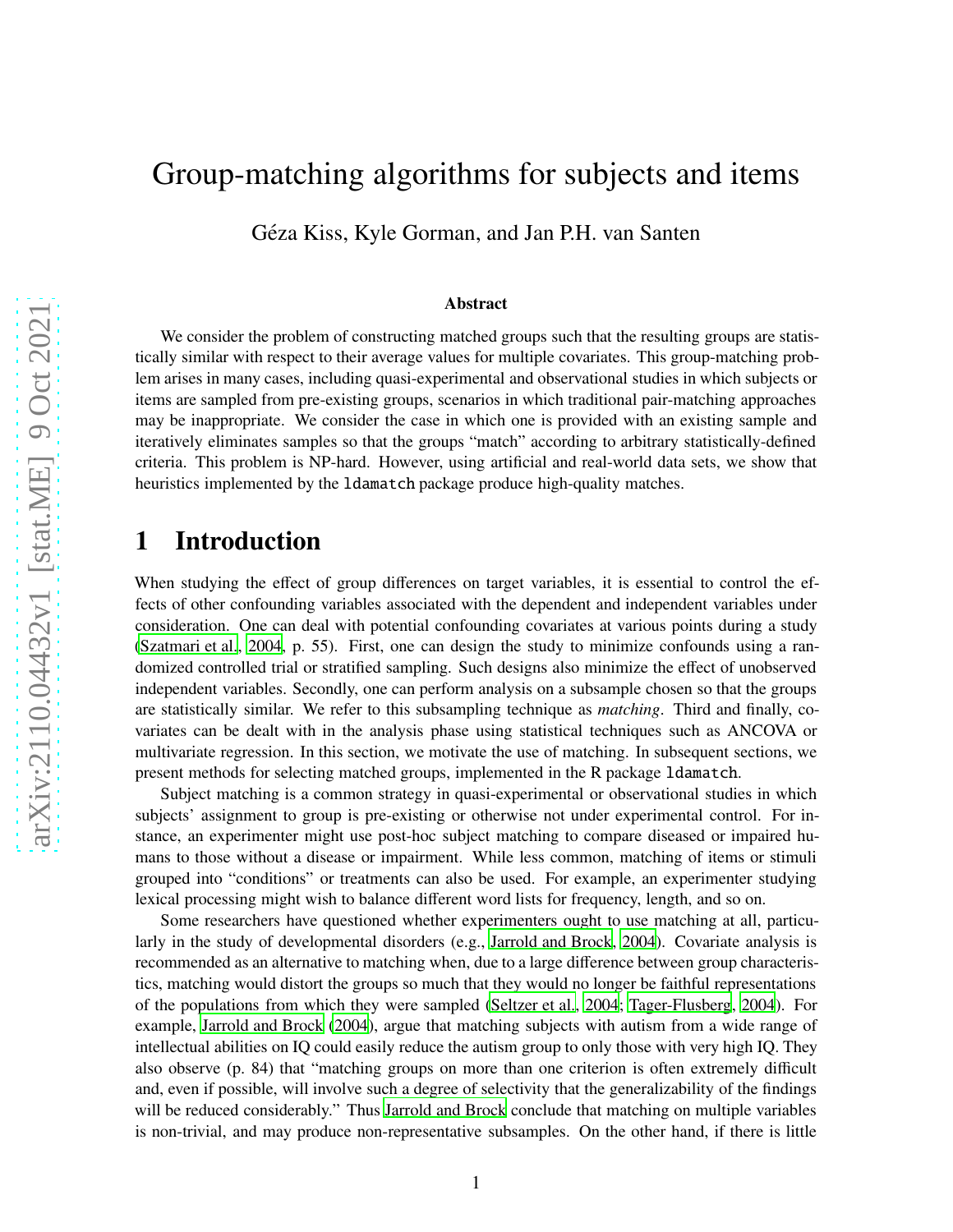residual variance associated with the covariates targeted, one would suppose that subject matching could be applied, and would likely require few subjects to be removed.

It should be noted that one can combine matching with covariate analysis during statistical inference. The matching framework does not make any specific assumptions about the relationship between variables of interest, and statistical techniques like ANCOVA or multivariate regression can control for any group differences remaining after matching is applied [\(Tager-Flusberg](#page-16-2), [2004](#page-16-2)). [Blackford \(2009](#page-14-0), p. 349) argue that matching has other advantages, including that "matching produces effect-size estimates with smaller variance than covariate adjustment, analyses on matched data are more robust, and matching can control for more confounders than covariate adjustment, for a given sample size."

Perhaps the best-known matching technique is *pair-matching* as proposed by [\(Rubin](#page-15-1), [1973;](#page-15-1) [Rosenbaum and Rubin](#page-15-2), [1983\)](#page-15-2). The idea behind this approach is that if we could know the outcome in a person's life both if they receive or do not receive a certain treatment, then we could easily measure the effect of that treatment. This can be approximated as follows. First we identify pairs of subjects that are similar on all relevant variables before treatment. One of the subjects then receives the treatment, and we measure changes in all outcome variables. One can assume that any difference arising between them later is the effect of the treatment. If this procedure is repeated for many pairs of subjects, one can calculate a quantity known as the *Average Treatment E*ff*ect for the Treated Subjects* (ATT), an estimate of the effect of a treatment on the dependent variable or variables. The goal of pair-matching is thus to pair control and treated subjects such that the pairs are very similar with respect to the variables used for matching before receiving the treatment. One-to-one, one-to-N, and M-to-N pairing can all be used in this setting, since one can just as well compare outcome averages when multiple subjects are selected. As a side effect, the selection of well-matched subject pairs results in a good balance between groups of the selected subjects overall [\(Gu and Rosenbaum](#page-14-1), [1993](#page-14-1)). The notion of "treatment" is quite general: it might include actual drug treatment, partaking in an intervention or change of habit, or even the prior presence or absence of a disease or disorder. Thus the above approach can be used in experimental, quasi-experimental, and observational studies. Several implementations for pair-matching are available, including the R packages Optmatch [\(Hansen](#page-14-2), [2007\)](#page-14-2), MatchIt [\(Ho et al.,](#page-15-3) [2011](#page-15-3)), and Matching [\(Sekhon, 2011\)](#page-15-4), all of which support two-group pair-matching; the twang R package [\(Ridgeway et al., 2014](#page-15-5)) supports pair-matching for two or more groups.

Pair-matching is generally performed based on *propensity scores*, the estimated probability of a subject being assigned to the treatment group. The use of propensity scores results in an unbiased estimate of the treatment effect so long as outcomes are independent of assignment to treatment conditional on pre-treatment covariates [\(Dehejia and Wahba, 2002](#page-14-3), p. 151). [Blackford \(2009](#page-14-0)) gives several other arguments for propensity score matching. For instance, more subjects can be preserved than when matching on multiple covariates, so the resulting groups are more similar to the overall population and less bias is introduced. Furthermore, it is much easier to match on one variable than on multiple dimensions [\(Dehejia and Wahba, 2002](#page-14-3); Smith [and Todd](#page-16-3), [2005](#page-16-3)). However, when matching on multiple covariates two subjects may have very similar propensity scores even when their individual characteristics differ widely. In other words, propensity score matching does not guarantee that the paired subjects will be impressionistically similar. For this reason, some researchers use propensity scores but also require paired subjects to have quite similar covariate values according to certain predefined conditions. Propensity scores must be derived from pre-treatment variables (e.g., [Rubin](#page-15-6), [1991](#page-15-6)), particularly those likely to be both related to group assignment and relevant for the dependent variables; however, they may not be variables caused by group assignment or later outcomes [\(Blackford](#page-14-4), [2006](#page-14-4), p. 98). Propensity scores can be estimated in a number of ways, including a logistic regression model fit to pre-treatment covariates.

Unfortunately, we do not always have enough information for estimating propensity scores before treatment, and using variables that are themselves affected by the treatment or variables that are not related to the outcome results in *overmatching*, matching that is superfluous or erroneous and which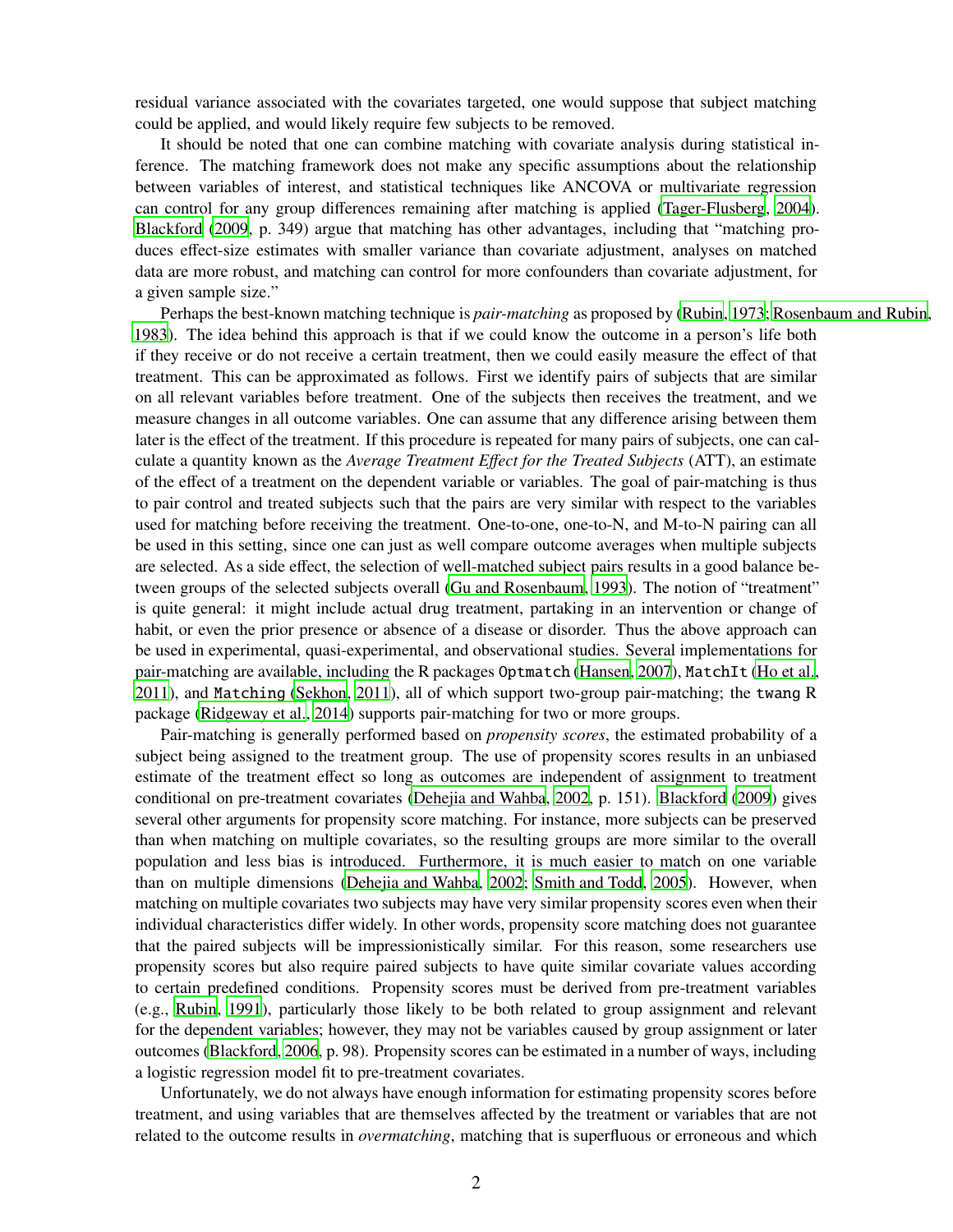harms the statistical efficiency or the validity of the study; e.g., [Rothman et al., 2008](#page-15-7)). For example, if we view the presence of Autism Spectrum Disorder (ASD) in a subject as a "treatment effect", it is not clear what one could use as a "pre-treatment" variable. There are many factors known to be related to autism risk, including gender, the number of affected siblings, birth order, genetic issues such as de novo mutations, and the presence of certain environmental toxins and air pollution during gestation (e.g., [Chaste and Leboyer, 2012\)](#page-14-5), but many of these risk factors are difficult or impossible to measure long after birth. When we do not have that information, it may be tempting to use whatever is available to estimate propensity scores. Note however that autism is often comorbid with intellectual disability (in about 50–70% of all cases; see [Matson and Shoemaker](#page-15-8), [2009](#page-15-8)), so we cannot exclude the possibility that intellectual (dis)ability is affected by having autism (although it could be the other way around, or both could be the result of a common underlying neurological condition). The situation is similar for Specific Language Impairment (SLI), another developmental disorder: IQ is generally lower in children with SLI, but it is not clear whether or not the condition causes the lower average IQ. In either case, using IQ to estimate propensity scores may produce overmatching.

Post-hoc matching may still be appropriate in those cases where propensity scores cannot be estimated due to a lack of suitable pre-treatment covariates. While it does not guarantee an unbiased estimate of the treatment effect, post-hoc matching does eliminate the possibility that an observed difference is due simply to group differences in the matched covariates. For example, for children with a neurodevelopmental disorder, the "post-treatment" covariates might be cognitive and/or language abilities measured using standard instruments. Performing analyses on data matched with respect to these covariates does not ensure that the actual effect of treatment (here, presence or absence of a development disorder) is properly measured, but it does ensure that any group differences in the outcome variables are unmediated by group differences in these covariates.

In other cases, including those for which propensity scores cannot be estimated, one may alternatively use another type of matching we refer to as *group-matching*. Group-matching ensures that the statistical distribution of covariates is similar between groups of subjects—instead of at the individual level, as in pair-matching—by ensuring that the groups are not significantly different with respect to the covariates at some given  $\alpha$ -level; [Mervis and Klein-Tasman \(2004\)](#page-15-9), for example, propose using  $\alpha > 0.5$  or  $\alpha > 0.2$ . The statistics used for matching are often based on comparison of group means[—Rubin \(1973\)](#page-15-1) refers to this as *mean-matching*—but one may also wish to take other statistical properties, like variance, into account. [Rubin](#page-15-1) [\(1973](#page-15-1)) examines both matching approaches and reports group-matching works well when the dependent variable is linearly related to the matching variables. Moreover, matched groups can easily be analyzed using standard statistical techniques such as mixed-effect linear models [\(Pinheiro and Bates, 2000](#page-15-10); [Bates](#page-14-6), [2005](#page-14-6), [2010](#page-14-7)). [Shaked and Yirmiya](#page-16-4) [\(2004,](#page-16-4) p. 37) reports that "larger effect sizes were yielded when participants. . . were matched on a group basis, rather than on a one-to-one basis, with the comparison participants."

The computational implementation of group-matching has received very little attention. For instance, in a 2004 special issue of the Journal of Autism and Developmental Disorders, focused on the question of subject matching, implementation was discussed only by one paper: [Mervis and Klein-Tasman](#page-15-9) [\(2004\)](#page-15-9) describe a procedure for matching on one variable, and it is not clear whether the procedure was implemented computationally. We are unaware of prior work on group-matching with multiple variables, a situation in which propensity scores may also be difficult to estimate or to use.

In this paper, we introduce and evaluate multiple algorithms for group-matching that uses complex matching criteria involving one or more covariates. We have made available our implementation of those algorithms to the research community via the ldamatch R package. Rather than illustrating the use of this thoroughly-documented package via code snippets, we describe these algorithms and evaluate their effectiveness and performance by applying them to artificial and real-world data sets.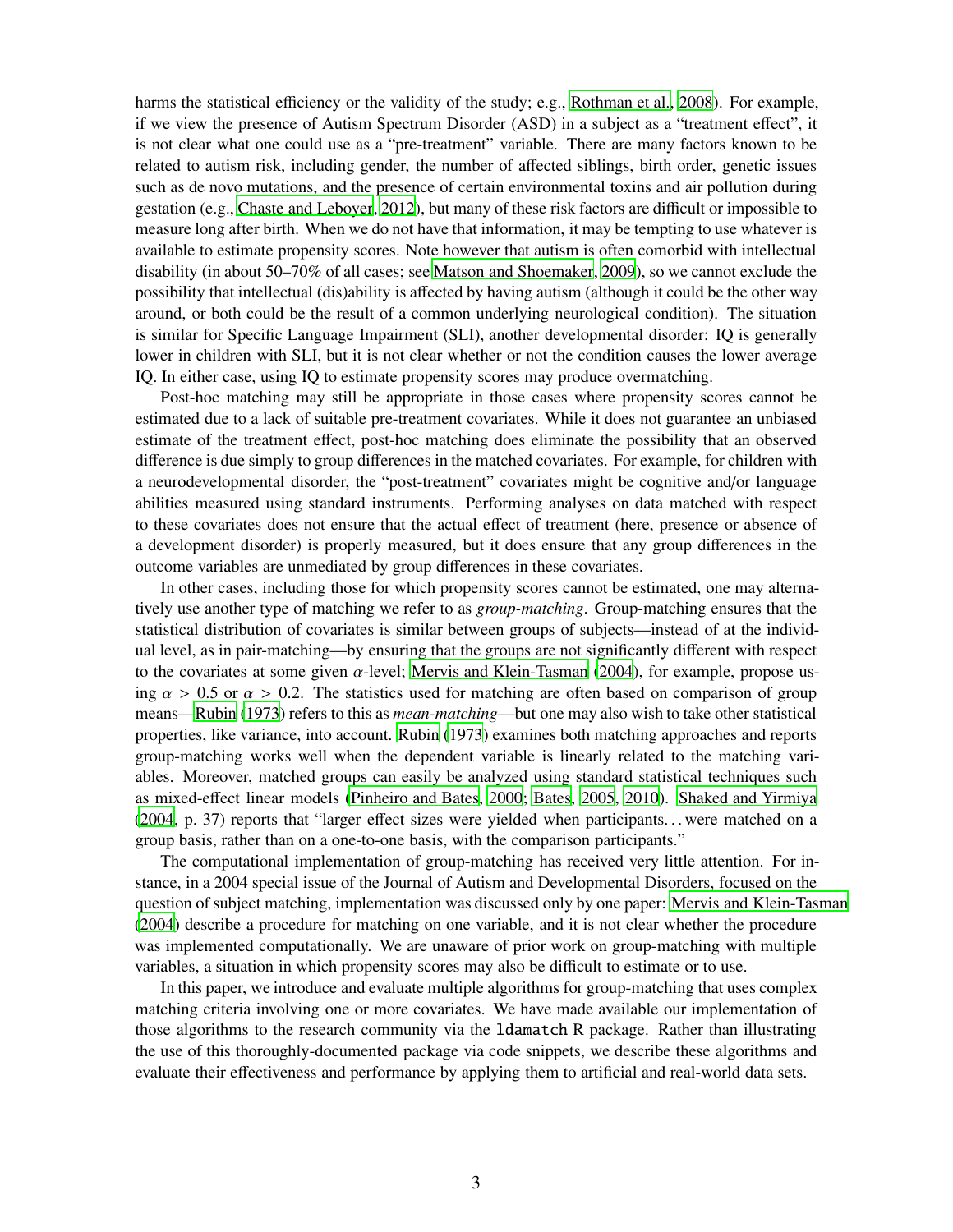### 2 Problem statement

Let us suppose that we have *G* groups comprising a total of *N* subjects, with group membership for the subjects indicated by the vector  $g_1$ , ...,  $g_N$ . Each subject also has an associated covariate vector  $\overline{c}_i$ ,  $i = 1 \ldots N$ . We wish to find an optimal subset of subjects denoted by the boolean indicator variables  $s_1$ , ...,  $s_N$  subject to some criteria. Without loss of generality, let us assume that the criteria are a set of one or more statistical tests that typify the similarity of the covariate distribution between the groups, and possibly also constrain the expected group size proportions or bound the maximum number of subjects that can be removed, overall or from particular groups. The statistical tests  $t_j$ ,  $j = 1, \ldots, T$  defining these criteria are assumed to be functions from  $g_i$ ,  $\overline{c}_i$ , and  $s_i$ ,  $i = 1, \ldots, N$ to *p*-values  $\in [0, 1]$ . We say that the difference between groups is non-significant if the *p*-values from each statistical test is above a pre-specified threshold  $\alpha_j$ ; for example,  $\alpha_j$  might be 0.2 or 0.5. Note that matching does not consider the dependent variables targeted by the larger study.

Our goal is to find solutions that meet the following expectations, in decreasing order of importance. First, we want to preserve as many subjects as possible. Second, we may have certain preferences related to group membership: either want to maintain the ratio of the group sizes close to a given ratio (such as the original group size ratio), or we may prefer to keep subjects in certain groups more than in others; this can be implemented by specifying a precedence among the groups. Third, we want to minimize differences between the groups. For each criterion we track the ratio of the actual *p*-value to the desired threshold *p*-value. To combine this ratio across all criteria, we take the mininum:

$$
r = \min_{j=1 \dots T} \frac{p_j}{\alpha_j}.
$$

We maximize *r*, halting when  $r \geq 1$ . When comparing possible matched subject configurations, these metrics can be used, in the above priority ordering, to select a unique solution. Solutions for which the above metrics are identical are assumed to be equivalent.

The above problem formulation is an optimization problem in which one seeks optimal values for boolean variables  $s_1$ , ...,  $s_N$  such that  $s_i$  is true if and only if subject  $s_i$  is preserved by the matching. Were we to evaluate all possible combinations, there would thus be  $2^N$  such solutions, making the evaluation exponential in the number of subjects *N*. We are interested in the solutions with the highest total number of subjects, so we can introduce a lower bound *n* defined such that we do not consider solutions which entail the removal of more than *n* subjects. There are

$$
\sum_{i=0}^{n} {N \choose i} = 1 + N + {N \choose 2} + \dots + {N \choose n}
$$

solutions that satisfy this constraint. Clearly, exhaustive search quickly becomes intractable if many subjects must be removed to find a solution. Furthermore, exclusion of any remaining part of the search space may result in a suboptimal solution.

The matching problem is a discrete optimization problem, more specifically an integer program though not necessarily an integer linear program—which are known to be NP-hard [\(Nemhauser and Wolsey](#page-15-11), [1999,](#page-15-11) p. 8f.). Integer linear programs can be solved in polynomial time using a relaxation to linear program and then mapping the real values found onto integers. However, a solution found via this relaxation may not be optimal, or even feasible. Furthermore, this relaxation limits the types of statistical criteria that may be used. Here we take a different approach. First, we propose heuristics which search a well-defined subset of the hypothesis space. The following two sections describe and evaluate these heuristics.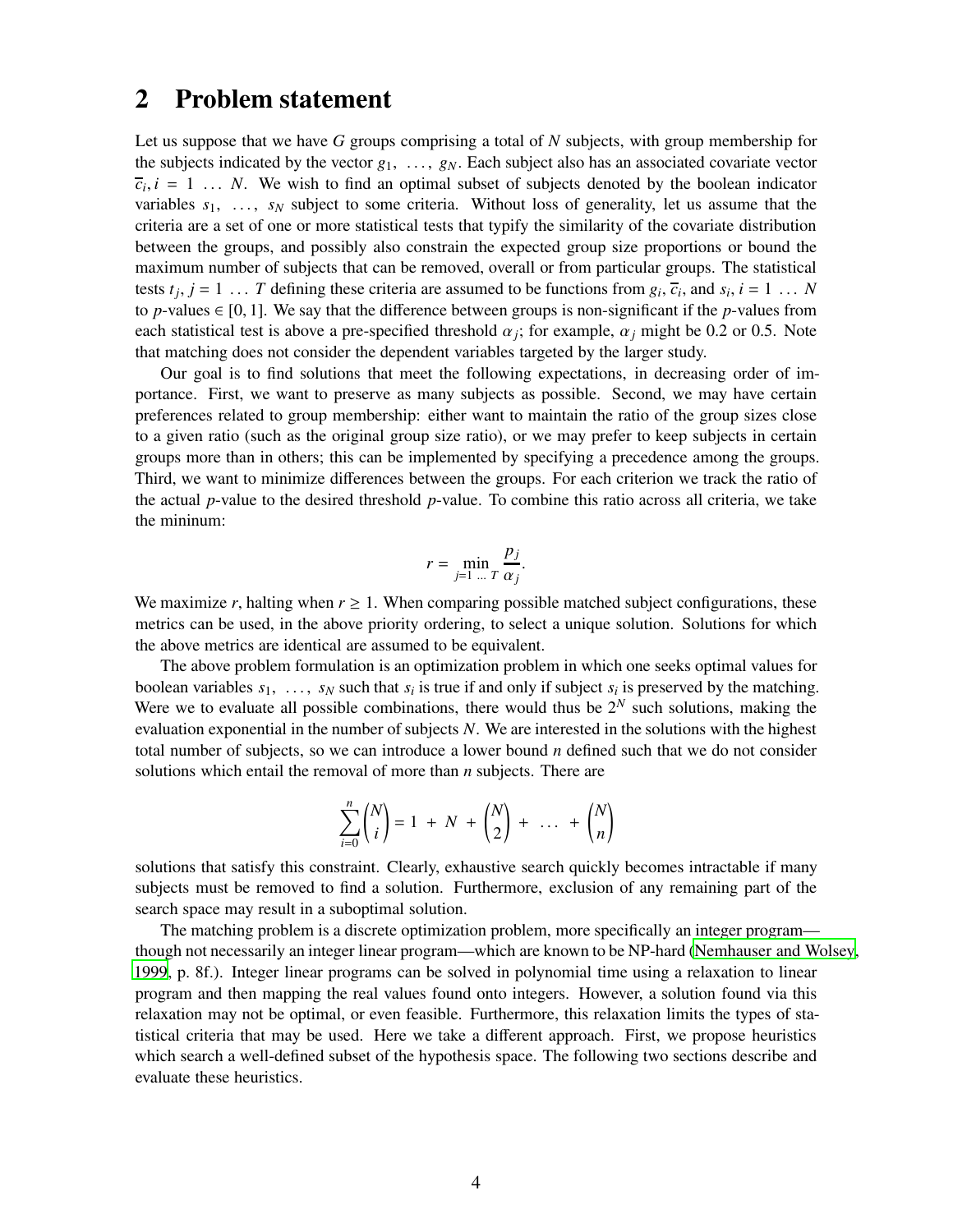## 3 Matching algorithms

Below we describe several search strategies that evaluate a subset of all possible subject configurations denoted by  $s_i$ ,  $i = 1, ..., N$ , with the goal of finding one which satisfies all statistical criteria at the required  $\alpha$ -levels. We walk the search space with the aim of optimizing the measures described above. Here we briefly describe these algorithms, referring to them by the names used in ldamatch R package.

#### 3.1 Random search (random)

This algorithm randomly samples the search space for a given number of iterations choosing the subjects to keep randomly according to the binomial distribution, gradually decreasing the expected value of their count from *N* (the number of subjects) to *G* (the number of groups). The search stops after the specified number of iterations *I* and yields the best solutions found. This is a non-deterministic algorithm with  $O(I \cdot T)$  running time, that is, it depends only on the required number of iterations and on how long it takes to evaluate the statistical tests for any particular subject configuration.

### 3.2 Test-statistic search (heuristic2)

This is a constructive algorithm: it constructs a solution in a series of steps, always choosing the next step such that it brings us nearer to a solution (see for example [Genova and Guliashki](#page-14-8), [2011](#page-14-8)). The basic idea is that we use the value of *r* (which indicates how well the groups are matched) to decide which way to proceed when walking the search space, that is, which subject to remove next to attain the largest improvement in the target criteria. In every step, it calculates *r* after removing each remaining subject in turn, and then removes the subject that results in the highest *r*. If multiple configurations with the same number of subjects meet our criteria, we take advantage of the other metrics to rank them and choose the first one. This is a deterministic algorithm, with a computational complexity of  $O(N^2 \cdot T)$ ; that is, it is quadratic in the number of subjects. This approach was used in [van Santen et al.](#page-15-12) [\(2010](#page-15-12)) for selecting a matched subset of subjects for analysis.

### 3.3 Test-statistic search with lookahead (heuristic3 and heuristic4)

Intuitively an issue with the heuristic2 algorithm is that it is not able to proceed toward the global optimum when the step in that direction results in a local drop in *r*. For example, when two subjects need to be removed with extreme covariate values on the opposite ends of the scale, the removal of either subject makes the group balance worse.

We addressed the above issue in the heuristic3 and heuristic4 algorithms by looking ahead several steps during the search. Lookahead has been utilized for various problems, including vehicle routing problems [\(Atkinson, 1994](#page-13-0)), decision tree induction [\(Dong and Kothari](#page-14-9), [2001\)](#page-14-9), and composition of finite-state automata [\(Allauzen et al., 2010\)](#page-13-1), but we are unaware of it being applied to the matching problem. These two heuristics differ in how they decide on their next step.

Both algorithms first identify one or more sets of *L* subjects, denoted here by *S* , whose removal results in the biggest improvement (more than one set if they are equivalent on our metrics), then remove one subject from those sets. Note that this way it is possible to reach one of the best sets found *L* steps later, but it does not commit to removing *L* particular subjects at this point, as it may find a still better combination in later steps. In heuristic3, removal decisions are made solely on the basis of *r*, whereas heuristic4 prefers to eliminate a subject which is a candidate for removal in the highest number of subject sets. Thus heuristic4 makes as minimal a future commitment as possible.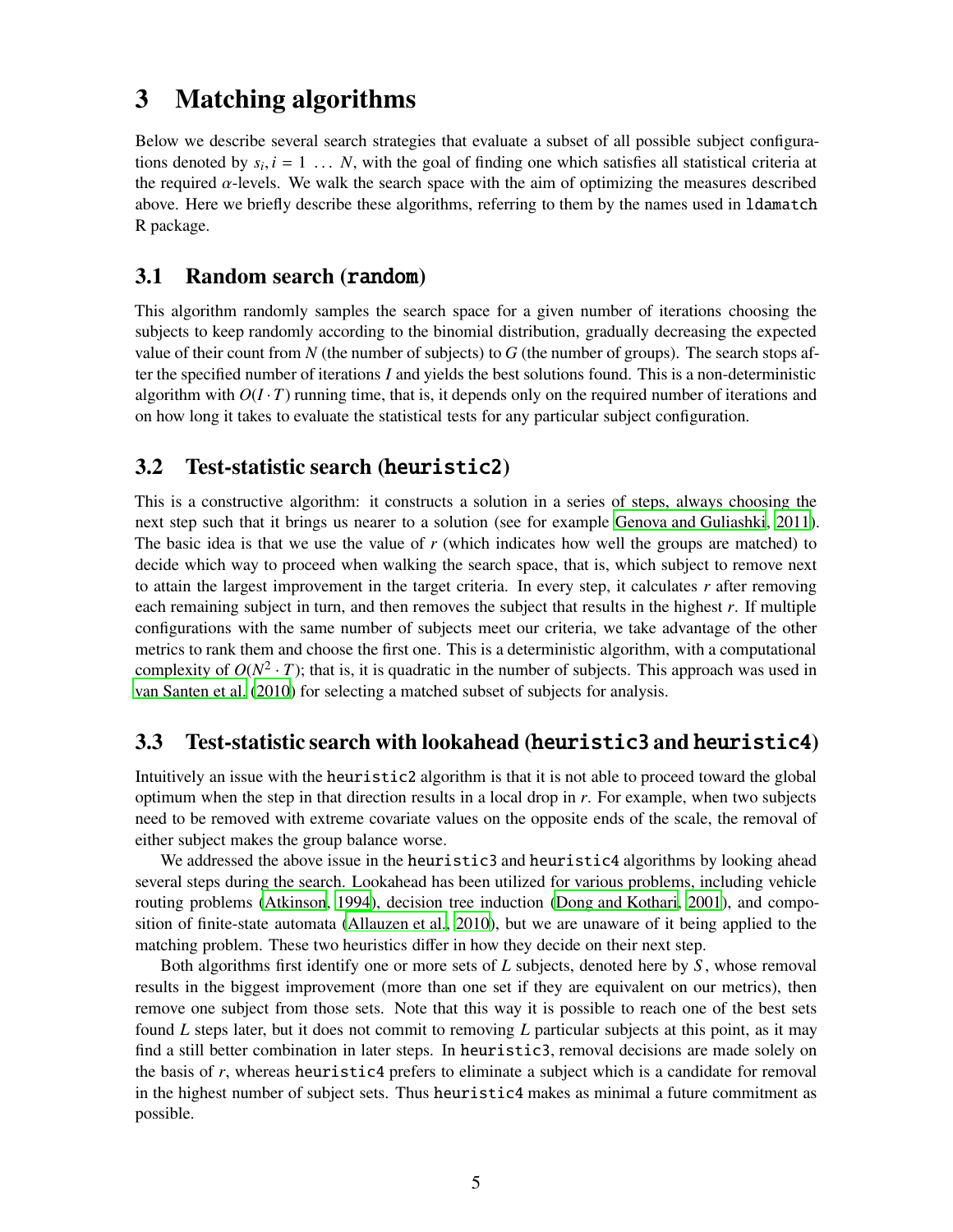More formally, the algorithm for choosing the next subject for removal in heuristic3 is as follows.

- 1. Initialize *l* as *L* (the lookahead) and *C* as *S* (the candidates sets for removal, having the highest *r* values, consisting of *L* subjects each).
- 2. If *l* = 1, choose the subject to be removed randomly from *C* and exit.
- 3. Decrement  $l$  (i.e.,  $l \leftarrow l 1$ ).
- 4. Let *S <sup>l</sup>* be all subject subsets of size *l* from *C*.
- 5. For each subject subset in  $S_l$ , calculate  $r$  with its subjects removed.
- 6. Let *C* be the subject sets from  $S_l$  with the highest *r* value.
- 7. Go to step 2.

The algorithm for choosing the next subject for removal in heuristic4 is as follows:

- 1. Count the number of times each subject occurs in *S* and keep the ones with the largest count as candidates.
- 2. If more than one candidate remains, calculate *r* for each one and keep the ones with the highest *r*.
- 3. If still more than one candidate remains, choose one of them randomly.

Both algorithms are non-deterministic (as they choose randomly among seemingly equivalent options), and follow a depth-first search strategy. Their complexity is  $O(N^{L+1} \cdot T)$  where N is the number of subjects and *L* is the degree of lookahead. Both algorithms are equivalent to heuristic2 when  $L = 1$ .

The ldamatch implementation makes it possible to remove several subjects without recalculating the *r* values. It can be time-consuming to calculate the *r* value for such data sets, and these values may not change much after removing one subject, particularly when working with very large groups. The user can limit the maximum number of subjects removed in each step (specifying it as a number or as a percentage of the remaining subjects) and when the algorithm should revert to calculating *r* after each step (e.g., when *r* reaches some specified value). This lazy recomputation technique does not change assymptotic complexity, but in practice, it speeds up search substantially without major degradation in quality. As seen below, allowing the removal of 100 subjects before recomputing *r* may reduce the running time by more than an order of magnitude.

#### 3.4 Exhaustive search (exhaustive)

While exhaustive search is simple, it is often infeasible for large problems. We implemented an exhaustive search algorithm that is feasible when only a few subjects need to be removed to reach well-matched subject groups. We can estimate an upper bound on the number of subjects that need to be removed using the heuristics, and based on that number, we can estimate the maximum running time of exhaustive search. Having this algorithm at our disposal can give us the optimal solution in certain cases and can enable us to assess how well other approaches fare. Consider a fictious example when the exhaustive search is feasible for a seemingly complex matching problem. Given two groups, each containing 20 subjects, and assuming that the computer can process 1,000 out of the  $2^{20+20}$  subject configurations per second (which is over 1.099  $\cdot$  10<sup>12</sup> configurations), evaluating all cases would take over 34 years. However, if a heuristic finds a solution that meets the matching criteria by removing five subjects, then we estimate that exhaustive search will complete in 13 minutes or less, which makes running an exhaustive search feasible. If it turns out during the process that the optimal solution requires the removal of only three subjects, then it will finish in less than 11 seconds.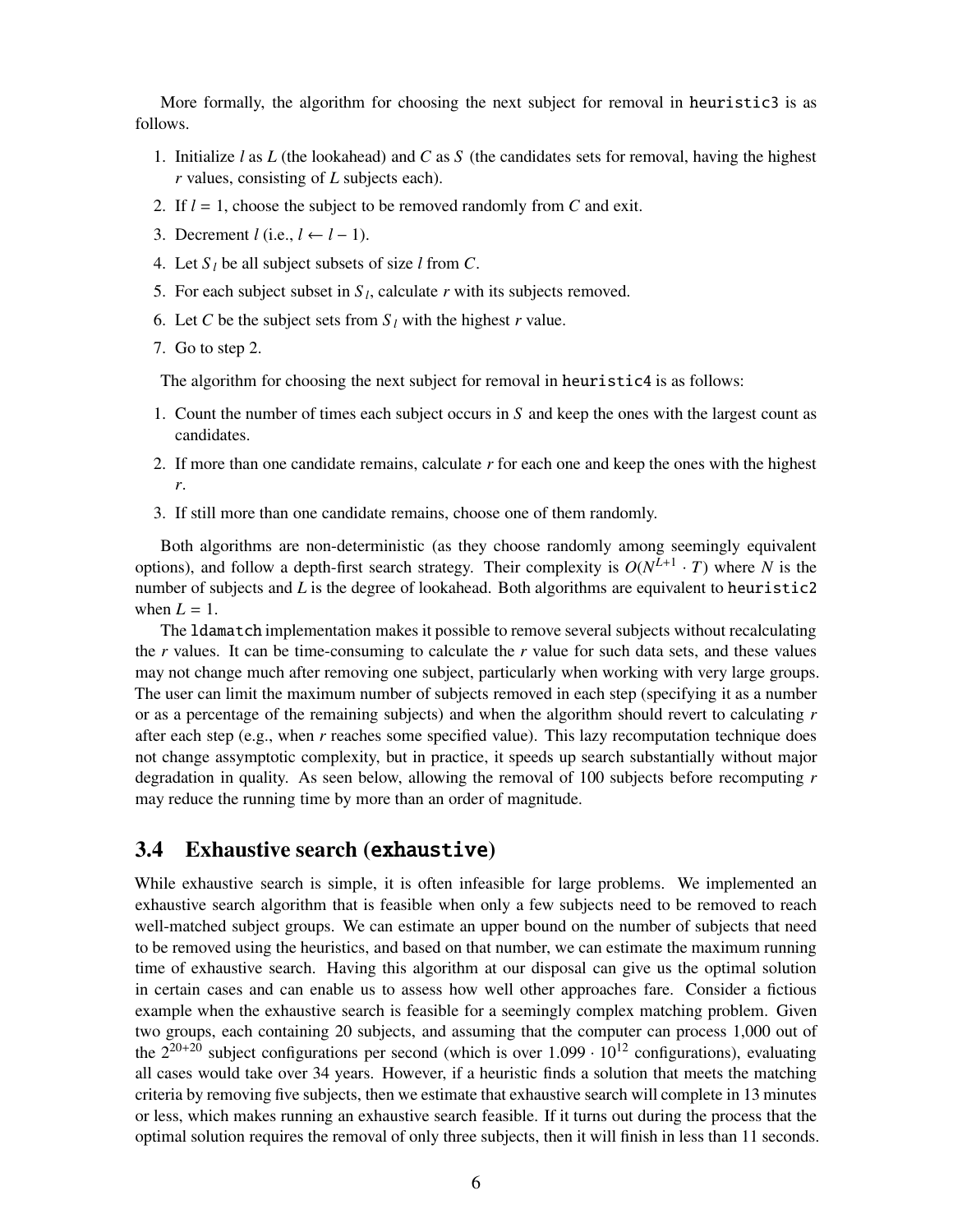The ldamatch package implements exhaustive search using a breadth-first strategy. Our criteria rank candidate solutions first based on the total number of subjects retained, and second by favoring smaller divergence from the desired group proportions. Deviation from the desired group proportions are measured using the Kullback-Leibler (K–L) divergence (see e.g. [Cover and Thomas](#page-14-10), [2006](#page-14-10)). When multiple solutions are available with the same size and K–L divergence, we favor those with higher values of *r*.

## 4 Evaluation

An optimal matching can be found using exhaustive search, but this is not feasible for large or complex problems. Moreover, even when exhaustive search is feasible, it may be preferable to find an approximate solution if one can do so in a fraction of the time. The heuristics generally find a solution, but we do not know if they do indeed work in all cases and when they do, how much worse these solutions are compared to the optimal one (i.e., their approximation bounds).

### 4.1 Procedures

Our goal is to characterize these heuristics: their execution time, and the quality of the solutions, comparing to an optimal solution found via exhaustive search when possible. With this knowledge, we should be able to choose a suitable algorithm for the task at hand and to estimate the quality of approximation with respect to the optimal solution. For this purpose, we evaluate the algorithms on several data sets: artificial "subjects" from multivariate normal distributions with diverse parameters, and real data sets, containing either a small group of subjects or a large number of items. We analyze the results to gain an understanding of the pros and cons of the proposed algorithms.

### 4.1.1 The matching process

Since every matching algorithm has its own respective drawbacks and benefits, we do not commit to using any one of them, but rather make use of several and select the best output. We use exhaustive search when heuristics indicate that it will be feasible.

We hypothesized that heuristics would find better solutions when stricter criteria are used. For example, they sometime preserves more subjects when matching not just means, but overall distributional shape [\(Facon et al.](#page-14-11), [2011](#page-14-11)), or when required to keep all subjects from one of the groups. This may be because stricter criteria can help to guide them into a direction that will prove to be globally optimal. In other words, additional criteria may help the system to make better local decisions and thus to attain better global decisions. We can take advantage of this by matching the groups using both more and less strict criteria and comparing the outputs.

### 4.1.2 Computational resources

We ran all evaluations in parallel using the Slurm Workload Manager to launch jobs across a large, heterogeneous computing cluster. The exhaustive, heuristic3, and heuristic4 algorithms were run in multithreaded mode. The nodes of the cluster were commodity x86–64 machines running Ubuntu Linux, with 24 CPUs and 24 logical cores per node. CPU frequency varied from 1600 to 3000 MHz.

### 4.2 Evaluation on synthetic data

We first synthesize sets of items to be matched by randomly sampling multivariate distributions. We sample from multivariate normal distributions used to approximate an enormous number of naturally-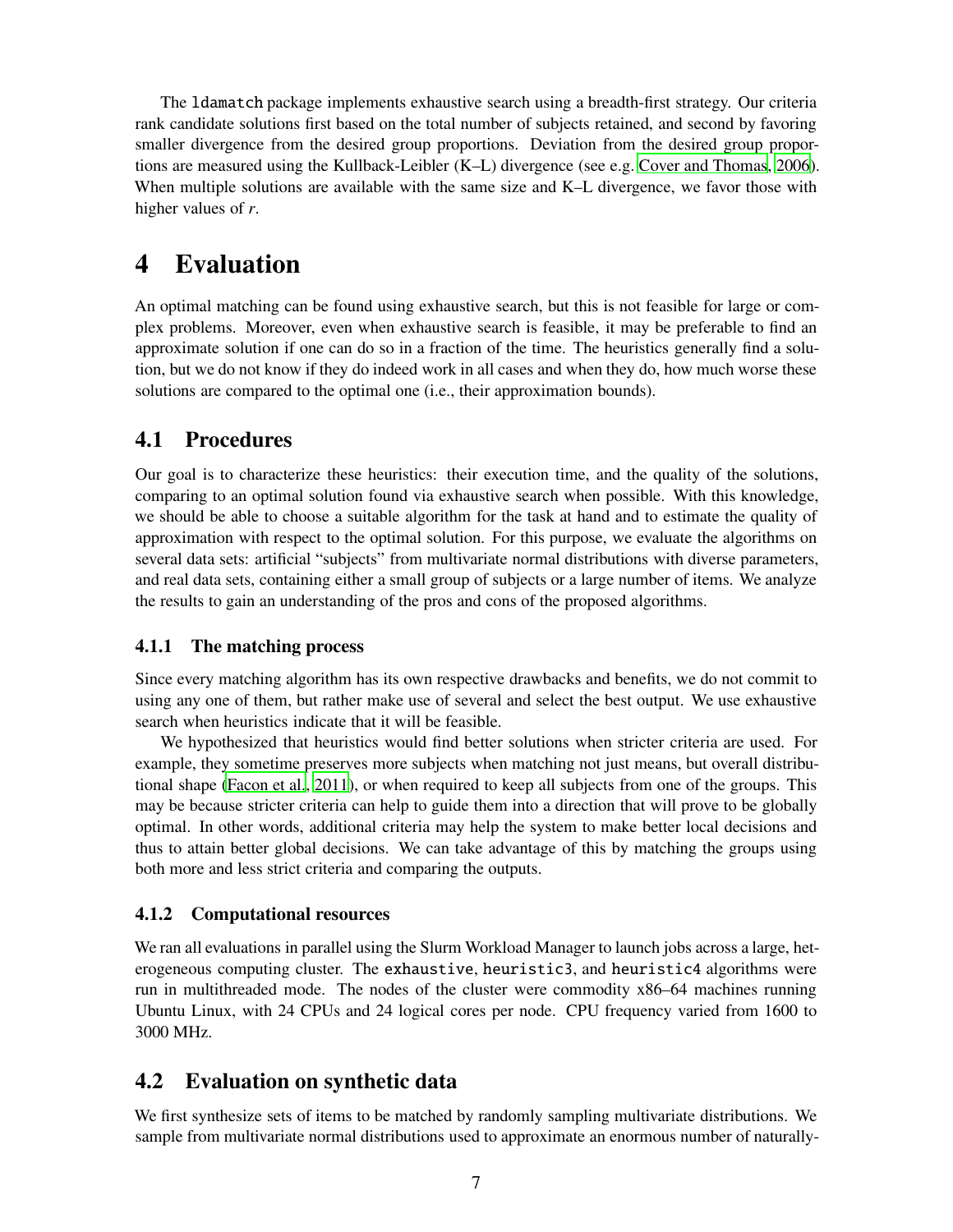occurring phenomena. This allows us to evaluate the algorithms for various parametric distributions without the difficulties of collecting real data sets with desired properties.

#### 4.2.1 Data generation

Each synthetic data set is generated as follows. A random covariance matrix is generated using the genPositiveDefMat function of the clusterGeneration R package, then two random samples were drawn from that distribution: a larger sample and a smaller sample with a shifted mean. We refer to the former sample as "basic items" and the latter as "intruders". We combine the two samples into one data set with the expectation that the matching procedure will identify and exclude many intruders.

We created 36 parameter sets based on the following meta-parameters:

- number of all items: 100, 150, or 200 (to have a variety of configurations to evaluate).
- total number of covariates: 2 to 4.
- number of covariates that differ between the basic items and the intruders: 2 to 4 (e.g., 2 of 3)
- number of intruders: 10
- group sizes: 50% of items in either group
- $\bullet$  means of each covariate: a random number drawn from a uniform distribution over  $(1.0, 2.0)$ .
- difference between the means of the basic items and the intruders: between 0.5 and 1.0 times the diagonal of the covariance matrix
- variances of each covariate: the mean multiplied by a random number from a uniform distribution over (1.0, 10.0)
- *p*-value for the basic subjects: between 0.2 and 0.5
- *p*-value for all subjects:  $< 0.1$

We set the *p*-value threshold for the matching algorithms to 0.2. This choice of *p*-values is intended to bias the algorithms toward excluding intruders. However, when there is distributional overlap between the basic items and the intruders, it is possible to achieve a match without excluding all intruders; it is also possible that basic items will be excluded.

We created 5 random data sets for each of the 36 collections of parameters, and ran each method for each data set: the proposed heuristics, and four results from 1, 10, 100, or 1,000 runs of random search. The criteria used are the *p*-values from Welch's *t*-test and the Anderson–Darling test, enforcing a match both on means and distributional shapes.

#### 4.2.2 Metrics

Our evaluation metrics are the following:

- the percentage of excluded items and of excluded intruders
- the balanced divergence, the Kullback–Leibler divergence of the group ratios from the expected ratios (i.e., those for the original group ratios)
- criteria *p*-values after matching
- ("wall clock") execution time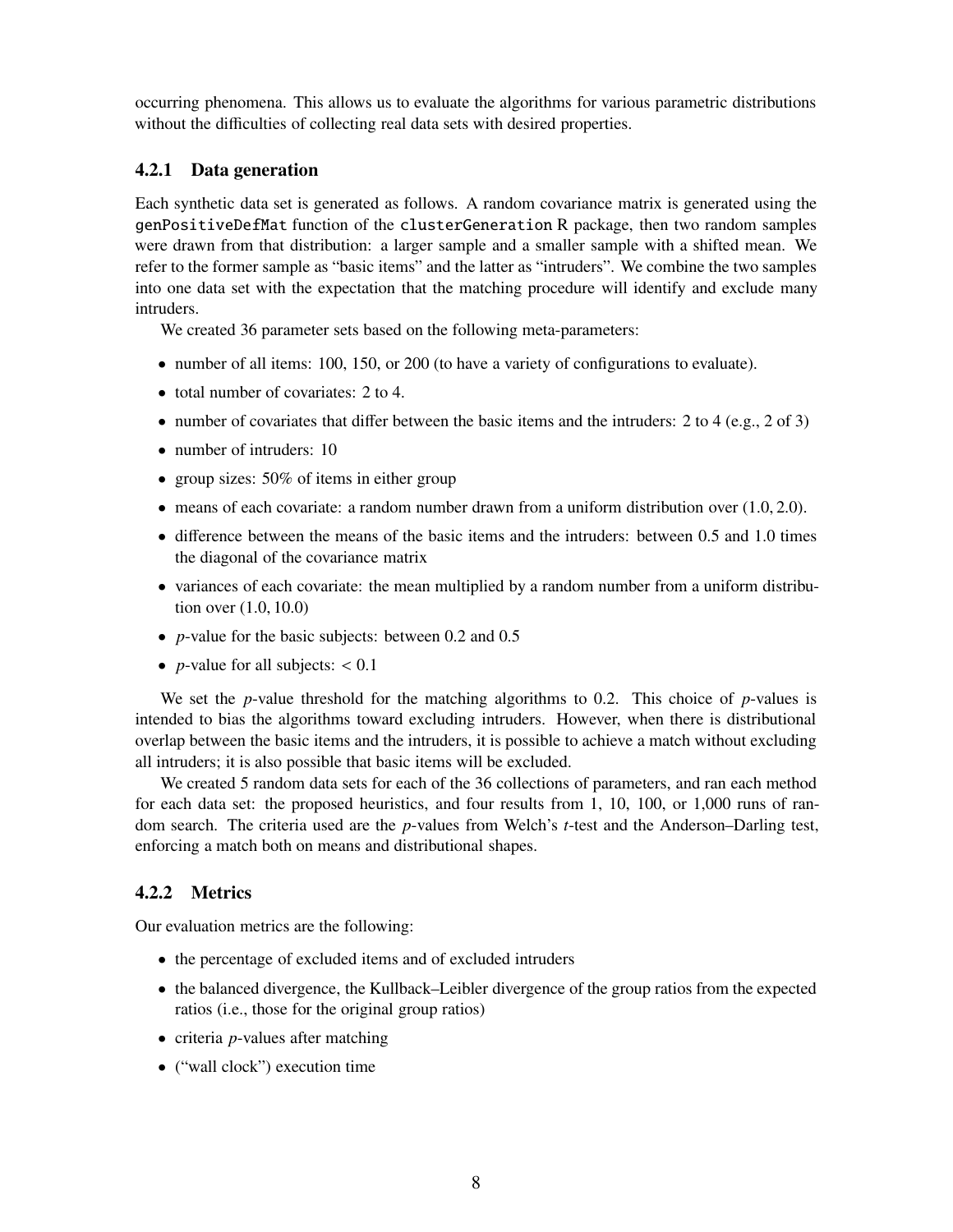| algorithm               |                |                | # solutions $\%$ E. items $\%$ E. intruders | BD   | $\boldsymbol{p}$ | time                |
|-------------------------|----------------|----------------|---------------------------------------------|------|------------------|---------------------|
| $r_1$                   | 0              | 97             | 100                                         | .00. |                  | $.52 \leq 1$ minute |
| $r_{10}$                | 1              | 37             | 40                                          | .84  | .28              | $< 1$ minute        |
| $r_{100}$               |                | 9              | 10                                          | .24  | .24              | $< 1$ minute        |
| $r_{1000}$              | 1              | 4              | 10                                          | .06  | .22              | $< 1$ minute        |
| h <sub>2</sub>          | 1              | 2              | 10                                          | .12  | .22              | 1 minute            |
| $h_3$ ( $\lambda = 1$ ) | 17             | $\overline{2}$ | 10                                          | .05  | .21              | 2 minutes           |
| $h_4 (\lambda = 1)$     | 18             | 2              | 11                                          | .05  | .21              | 2 minutes           |
| $h_3$ ( $\lambda = 2$ ) | 78             | 2              | 10                                          | .02  | .21              | 2 hours             |
| $h_4$ ( $\lambda = 2$ ) | 74             | $\overline{2}$ | 10                                          | .02  | .21              | 2 hours             |
| $h_3 (\lambda = 3)$     | 216            | 2              | 7                                           | .02  | .21              | 45 hours            |
| $h_4$ ( $\lambda = 3$ ) | 221            | 2              | 7                                           | .02  | .21              | 45 hours            |
| exhaustive              | $\overline{2}$ | $\overline{c}$ | 10                                          | .02  | .22              | 3 hours             |

<span id="page-8-0"></span>Table 1: Results from running the matching algorithms on synthetic data sets; the median result across all data sets is reported. # solutions: number of unique solutions; % E. items: the percentage of excluded items; % E. intruducers: the percentage of excluded items which were intruders; BD: balanced divergence; *p*: the *p*-value from Welch's *t*-test or the Anderson-Darling test (whichever is smaller) for the matched groups;  $r_n$ : the best of *n* random algorithm runs;  $h_2$ : heuristic2;  $h_3$ : heuristic3;  $h_4$ : heuristic4;  $\lambda$ : lookahead.

#### 4.2.3 Results

We find (see [Table 1\)](#page-8-0) that the random algorithm identified matched groups about 30% of the time when it was run a single time, excluding over 97% of the items on average. When preserving the best of 10 runs, the success rate increases to 99%, and 100% for 100 or 1000 runs. At the same time, the percentage of excluded items decreases dramatically. This is significantly worse than the results from the heuristics, though running times are comparable.

The heuristics succeed in finding a solution in every case. The percentage of excluded subjects did not differ between them for the task at hand: they generally find similar solutions, but running times increases exponentially as lookahead is increased. A lookahead of 3 does not improve match quality, but does find significantly more solutions that satisfied our criteria. The heuristics do not quite meet performance of exhaustive search. Exhaustive search is not only feasible for most of these data sets (over 80% of the time when we allowed it to run for up to five days), but even takes lesss time to run than heuristics with a lookahead of 3.

In summary, the heuristics are preferable to the random algorithms, at least for this simulated data. However, they still do not always reach the performance of the exhaustive algorithm, and can take very long to run when a large lookahead is used.

#### 4.3 Matching subjects on neurocognitive measures

In this section, we describe the application of the matching algorithms to the subject pool of the CSLU ERPA Corpus [\(Gorman et al., 2015](#page-14-12), [2016](#page-14-13); [MacFarlane et al., 2017](#page-15-13)). This enables us to evaluate the algorithms on real-world data. First we summarize our goals for the matching task, then we describe a process for finding a solution. Finally we present some properties of the results and compare the algorithms. For more information on this data set and the matching problem it poses, see [Kiss 2017](#page-15-14).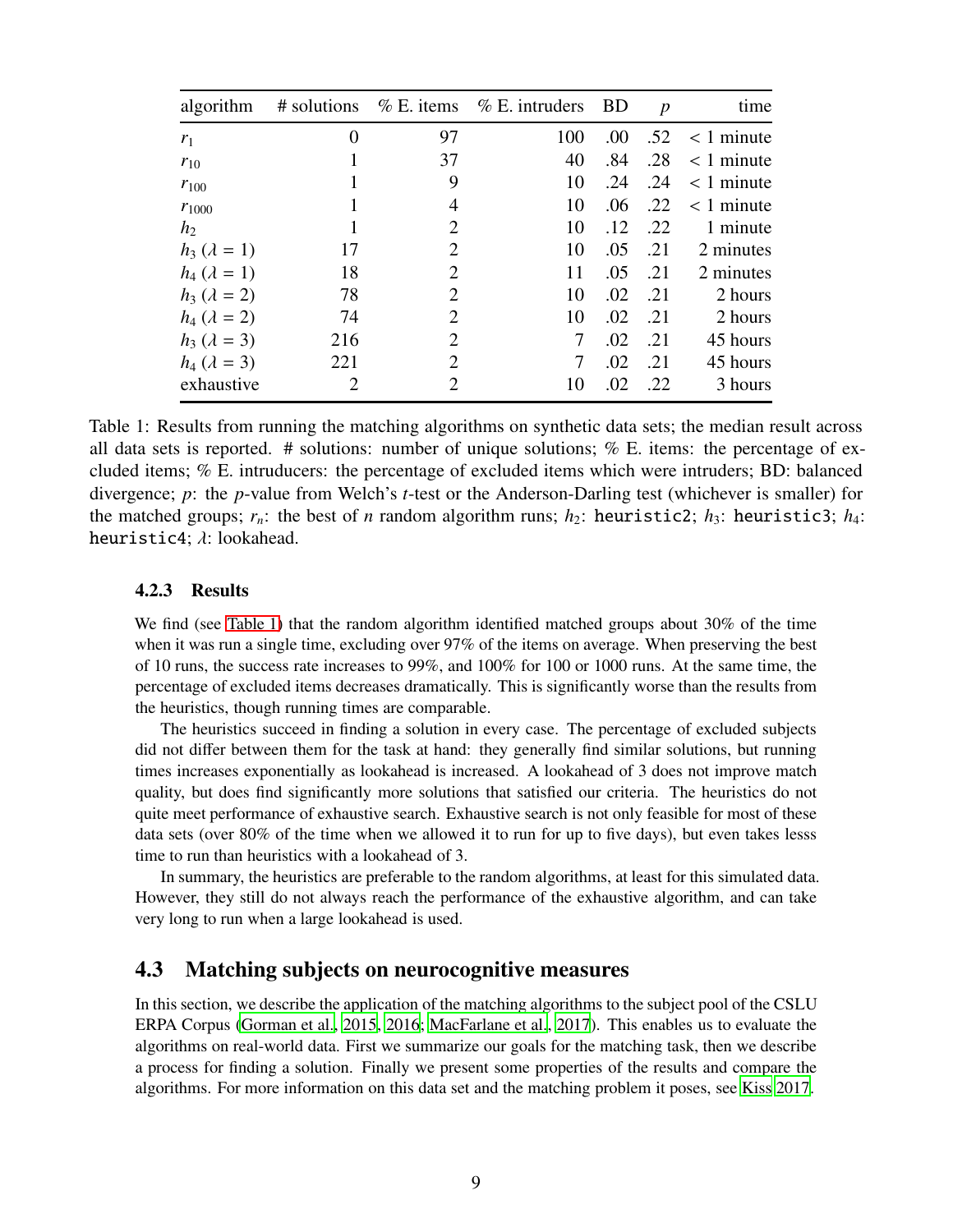#### 4.3.1 Matching criteria

Our goal is to find four sets of subjects from four groups such that various group pairs are matched on a separate set of covariates. The four groups are:

- ALN: Autism with normal language
- ALI: Autism with language impairment
- SLI: Specific Language Impairment
- TD: typical development

All groups are to be matched on age. Furthermore, particular pairs of groups are to be matched on the following covariates:

- SLI and ALI: performance IQ (PIQ) and verbal IQ (VIQ)
- ALI and ALN: ADOS score [\(Lord et al.](#page-15-15), [2000](#page-15-15))
- ALN and TD: PIQ and VIQ

There are 113 subjects in all, comprised of 43 TD, 25 ALN, 26 ALI, and 19 SLI diagnostic cases. We wish to keep all subjects with SLI (the smallest group in our corpus), and as many as possible from the ALI, ALN, and TD groups, in decreasing order of preference. The criteria require a two-tailed  $\alpha$  > .2 on Welch's *t*-test and, optionally, the Anderson–Darling test.

A pilot experiment revealed that matching each pair of groups independently gave different subsets of subjects for each pair. This was considered undesirable as we want to find just one set of subjects that meets all of the criteria above while also optimizing the group size and other metrics. We address this problem by matching the groups simultaneously, globally optimizing the solution. The basic idea of this approach is to create one complex set of matching criteria that contains everything we require in the final solution, and then use that to work with all subjects from all groups at the same time. We therefore implemented infrastructure components that allow us to:

- 1. specify complex sets of matching criteria, including various criterion functions and thresholds for various sets of groups
- 2. calculate *r* (the minimum *p*-value–threshold ratio) based on a combination of test statistics
- 3. calculate evaluation metrics for how well a set of subjects suits the matching criteria
- 4. enforce an ordering among the possible subject configurations; that is, being able to decide which one of two subject sets has better evaluation metrics

#### 4.3.2 Results

Using ldamatch, we apply the simultaneous optimization approach as outlined above to the CSLU ERPA ADOS Corpus. Results are given in [Table 2,](#page-10-0) which uses the Welch's *t*-test criterion, and [Table 3,](#page-10-1) which combines the *t*-test and the Anderson–Darling test. Exhaustive search is infeasible for this problem. In contrast, the random algorithm practically always finds a solution, but the quality of the solution is much worse than that obtained with heuristics. Regarding these heuristics, we can see that there is not a large difference between the algorithms in the number of subjects retained. Of the 113 candidate subjects, the best solutions preserved at most one more than the others. However, the heuristic solutions are differentiated by the degree to which they are able to preserve the desired group size proportions and how many equivalent solutions they produce.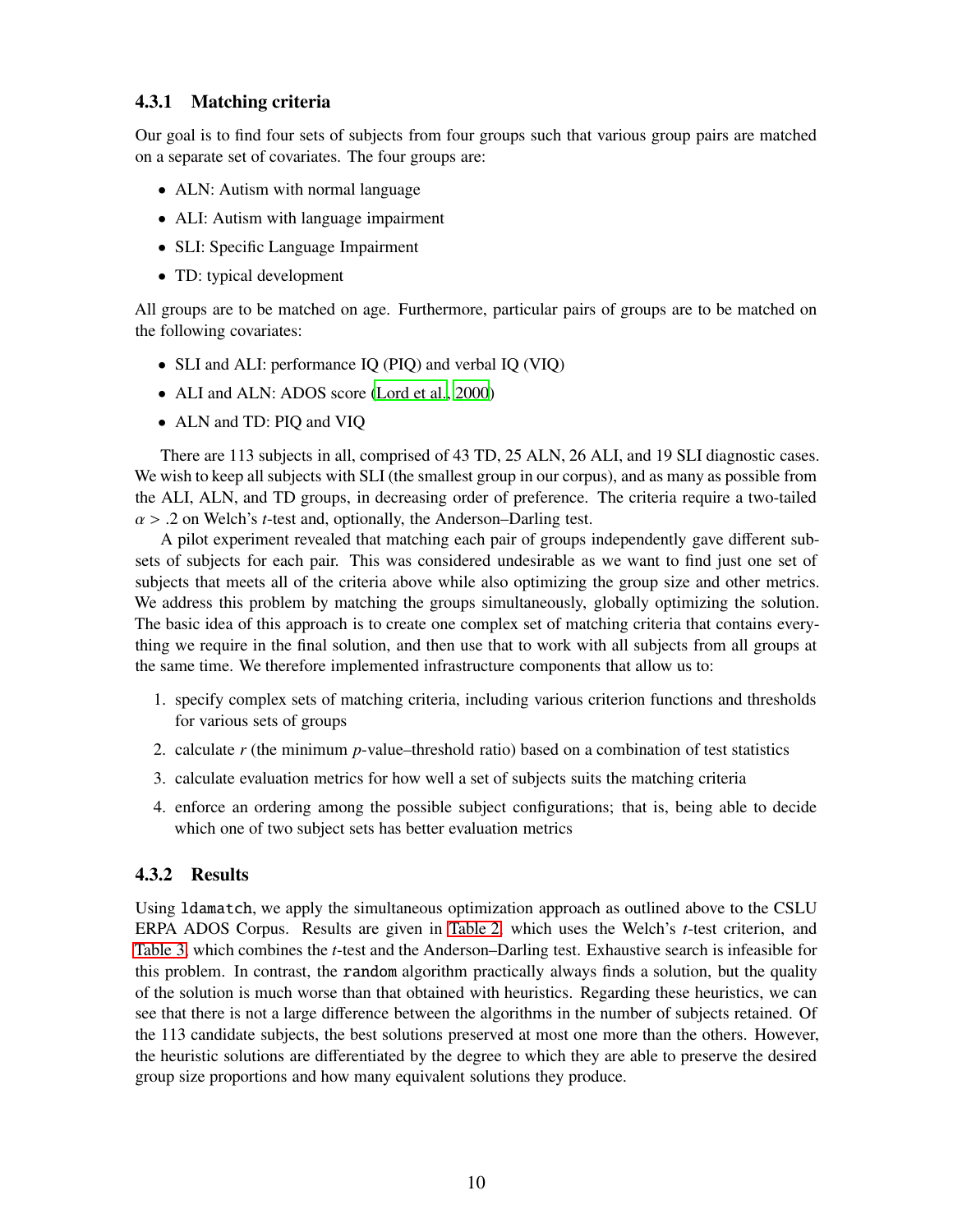|                         | algorithm $\#$ excluded $\#$ solutions |     | time               |
|-------------------------|----------------------------------------|-----|--------------------|
| $r_{1000}$              | 54                                     |     | $< 1$ minute       |
| h <sub>2</sub>          | 18                                     |     | $< 1$ minute       |
| $h_3$ ( $\lambda = 1$ ) | 17                                     |     | $16 \leq 1$ minute |
| $h_4 (\lambda = 1)$     | 17                                     |     | $12 \leq l$ minute |
| $h_3 (\lambda = 2)$     | 17                                     |     | 96 22 minutes      |
| $h_4$ ( $\lambda = 2$ ) | 17                                     |     | 165 22 minutes     |
| $h_3 (\lambda = 3)$     | 17                                     | 39  | 9 hours            |
| $h_4$ ( $\lambda = 3$ ) | 17                                     | 468 | 10 hours           |

<span id="page-10-0"></span>Table 2: Results from ten replications of matching subjects from the ERPA data set on verbal IQ and chronological age using Welch's *t*-test at  $\alpha = .2$ . # excluded: the number of subjects excluded (best of ten); # solutions: number of unique solutions (greatest of ten); time: wall clock execution time;  $r_{1000}$ : the best of 1,000 runs of the random algorithm;  $h_2$ : heuristic2;  $h_3$ : heuristic3;  $h_4$ : heuristic4;  $\lambda$ : lookahead; # solutions: number of unique solutions.

|                         | algorithm $\#$ excluded $\#$ solutions |    | time         |
|-------------------------|----------------------------------------|----|--------------|
| $r_{1000}$              | 59                                     |    | $< 1$ minute |
| h <sub>2</sub>          | 27                                     |    | 10 minutes   |
| $h_3$ ( $\lambda = 1$ ) | 21                                     | 11 | 14 minutes   |
| $h_4 (\lambda = 1)$     | 21                                     | 11 | 14 minutes   |
| $h_3$ ( $\lambda = 2$ ) | 19                                     | 35 | 8 hours      |
| $h_4$ ( $\lambda = 2$ ) | 19                                     | 30 | 8 hours      |
| $h_3 (\lambda = 3)$     | 19                                     | 55 | 212 hours    |
| $h_4$ ( $\lambda = 3$ ) | 19                                     | 40 | 211 hours    |
|                         |                                        |    |              |

<span id="page-10-1"></span>Table 3: Results from ten replications of matching subjects from the ERPA data set on verbal IQ, performance IQ, ADOS severity score, and chronological age using Welch's *t*-test and the Anderson–Darling test at  $\alpha = 0.2$ . # excluded: the number of subjects excluded (best of ten); # solutions: number of unique solutions (greatest of ten); time: wall clock execution time;  $r_{1000}$ : the best of 1,000 runs of the random algorithm; *h*2: heuristic2; *h*3: heuristic3; *h*4: heuristic4; λ: lookahead; # solutions: number of unique solutions.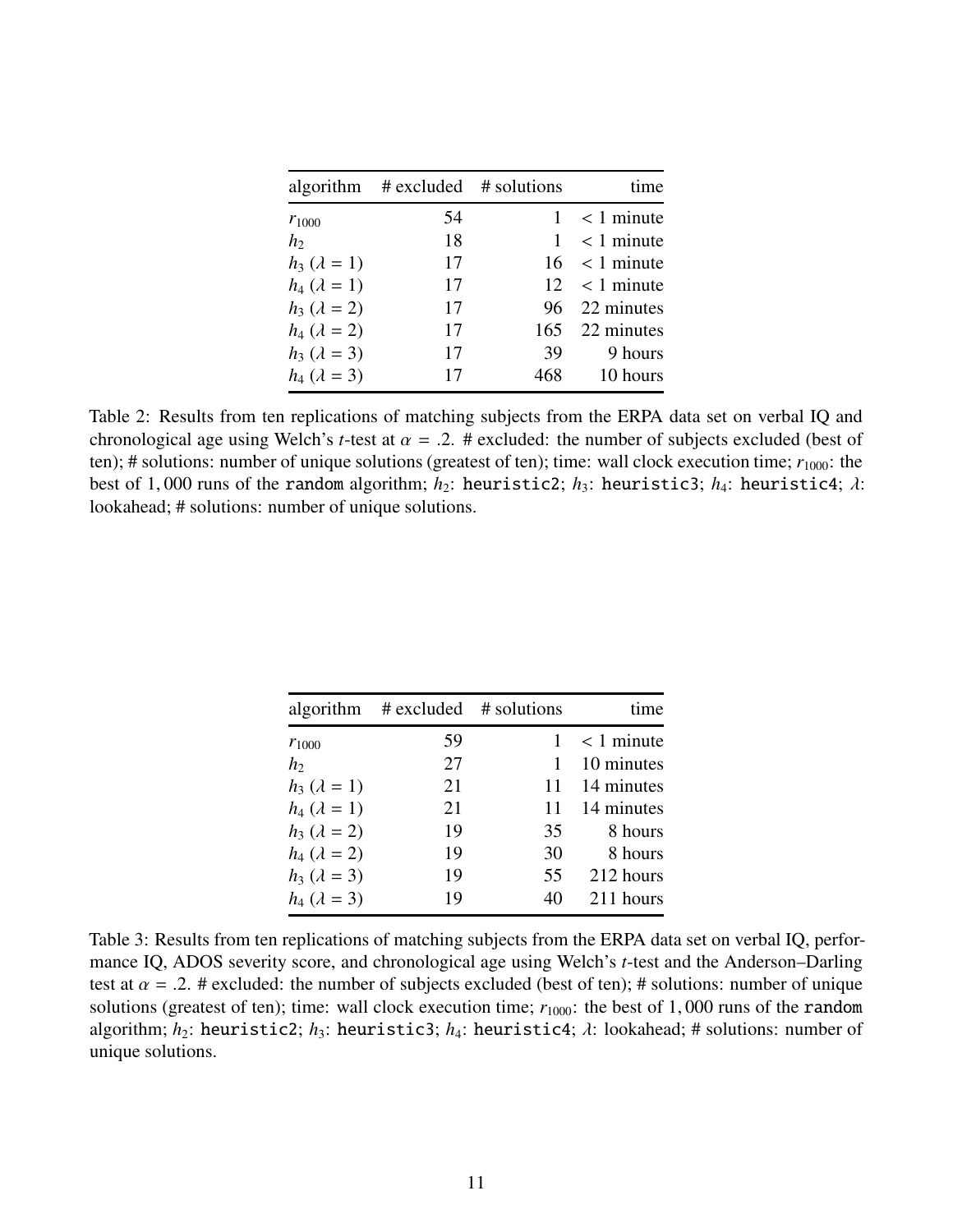### 4.4 Matching verbs on frequency

Much of the prior work on matching is focused on quasi-experimental, between-subjects studies in which differences between two or more groups of human subjects is one of the primary sources of variance. However, the matching procedures described above can just as easily be applied to linguistic "items"—such as words—used as stimuli in experimental or observational designs. As an example, we illustrate the matching of regular and irregular English verbs on frequency and related attributes. The regular verbs include all those verbs which form their past tense by the addition of the suffix spelled *-ed* and pronounced as [t], [d] or [əd], depending on the final segment of the verb stem. In contrast, the irregular verbs either undergo stem changes in the past tense (e.g., *become*-*became*, *leave*-*left*, *think*-*thought*) or have a past tense forms that are identical to their present tense forms (e.g., *cut*, *hit*, *shut*). The regular verbs greatly outnumber the irregular verbs, and it is well-known that the irregular verbs have higher average token frequencies than regular verbs [\(Marcus et al.](#page-15-16), [1992](#page-15-16)). These two imbalances conspire to make this a particularly challenging matching problem, though word frequency is an extremely important covariate for many behavioral tasks.

The inventory of English verbs used here was created by combining of a list of verbs from the English Lexicon Project [\(Balota et al.](#page-14-14), [2007](#page-14-14)), a list of irregular verbs extracted from the CELEX-2 lexical database [\(Baayen et al.](#page-13-2), [1996\)](#page-13-2), and word frequencies norms from SUBTLEX-US database [\(Brysbaert and New](#page-14-15), [2009](#page-14-15)). This data set contains 3,727 verbs, of which 134 are irregular.

#### 4.4.1 Matching criteria

[Table 4](#page-12-0) shows experiments matching regular and irregular verbs on word frequency using the criterion  $p(t) \geq 0.2$ . A second set of experiments, shown in [Table 5,](#page-12-1) matches these groups on both word frequency as well as the conditional probability of the verb given its "base" (i.e., citation form or lemma), a measure proposed by [Lignos and Gorman \(2012](#page-15-17)).

#### 4.4.2 Results

Each algorithm is applied ten times; the tables display the number of times the algorithms produce outcomes, and the range of the resulting values. For both sets of experiments, the only feasible approaches are heuristic3 and heuristic4 with limited lookahead. We also experiment with another method to speed up computation. Let  $\rho$  denote the frequency with which *r*, the *p*value/threshold ratio, is updated. Whereas we use  $\rho = 1$  above—that is, *r* is recomputed every iteration—we also perform matching with  $\rho = 10$  and  $\rho = 100$ . When  $\rho = 10$ , for instance, this produces a considerable speed-up and the resulting matches are only slightly degraded from the solutions obtained with  $\rho = 1$ . However, high values of  $\rho$  do not result in usable matches.

## 5 Discussion

The most important difference between the algorithms is running time. The relatively-simple heuristic2 returns a solution in seconds or minutes for the problems considered here, whereas algorithms with relatively large look-aheads may require hours or even days of parallel computation. Nevertheless, in certain cases it may be worth running such methods for many days. For instance, one may wish to commit a large amount of compute time simply to preserve one or two more subjects when there is a substantial marginal cost associated with each subject's data, and the resulting solution may be used in multiple projects and/or publications. For instance, both [Kiss \(2017](#page-15-14)) and [MacFarlane et al. \(2017](#page-15-13)) use the CSLU ERPA Corpus look-ahead subject-matches, which required several days of computation.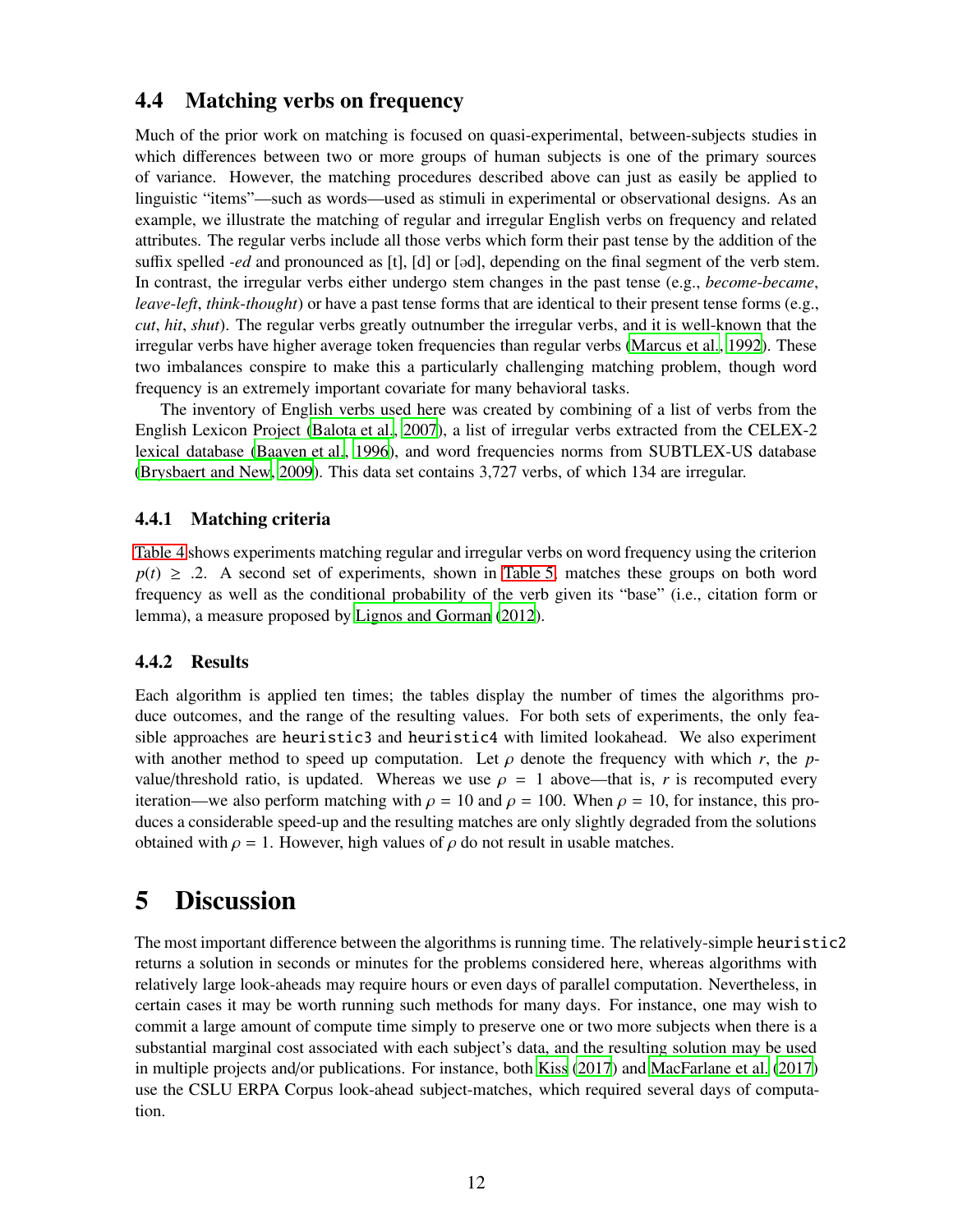| algorithm                           | # outcomes | # $EI$ | # $ER$ | time               |
|-------------------------------------|------------|--------|--------|--------------------|
| $h_3 (\lambda = 1)$                 | 10         | 49     | 1,060  | 18 hours           |
| $h_4 (\lambda = 1)$                 | 10         | 49     | 1,060  | 18 hours           |
| $h_3$ ( $\lambda = 1, \rho = 10$ )  | 10         | 49     | 1,060  | 7 hours            |
| $h_4$ ( $\lambda = 1, \rho = 10$ )  | 10         | 49     | 1,060  | 7 hours            |
| $h_3$ ( $\lambda = 1, \rho = 100$ ) | 10         | 50     | 1,082  | 17 minutes         |
| $h_4$ ( $\lambda = 1, \rho = 100$ ) | 10         | 51     |        | $1,104$ 19 minutes |
|                                     |            |        |        |                    |

<span id="page-12-0"></span>Table 4: Results from ten replications of matching regular and irregular verbs on word frequency at  $\alpha$  = .2. # outcomes: number of successful runs; # EI: number of excluded irregular verbs (best of successful runs); # ER: number of excluded regular verbs (best of successful runs); time: minimum wall clock execution time across successful replications. *h*<sub>3</sub>: heuristic3; *h*<sub>4</sub>: heuristic4; *λ*: lookahead;  $\rho$ : number of items removed before recomputing item scores.

|                                     | algorithm $\#$ outcomes $\#$ EI |    | # $ER$   | time              |
|-------------------------------------|---------------------------------|----|----------|-------------------|
| $h_3 (\lambda = 1)$                 | 9                               |    |          | 63 2,811 81 hours |
| $h_4$ ( $\lambda = 1$ )             | 10                              |    | 63 2,970 | 82 hours          |
| $h_3$ ( $\lambda = 1, \rho = 10$ )  | 6                               |    | 63 2,598 | 9 hours           |
| $h_4$ ( $\lambda = 1, \rho = 10$ )  | 3                               |    | 63 3.195 | 9 hours           |
| $h_3$ ( $\lambda = 1, \rho = 100$ ) | 8                               | 63 | 2.953    | 1 hour            |
| $h_4$ ( $\lambda = 1, \rho = 100$ ) |                                 | 63 | 3,005    | 1 hour            |

<span id="page-12-1"></span>Table 5: Results from ten replications of matching regular and irregular verbs on word frequency and the conditional probability of word given morphological base (pformbase) at  $\alpha = .2$ . In all successful experiments, a large number of entries must be removed to satisfy the criterion; failed experiments are omitted. # outcomes: number of successful runs; # EI: number of excluded irregular verbs (best of successful runs); # ER: number of excluded regular verbs (best of successful runs); time: minimum wall clock execution time across successful replications. *h*<sub>3</sub>: heuristic3; *h*<sub>4</sub>: heuristic4; *λ*: lookahead;  $\rho$ : maximum number of items removed before recomputing item scores.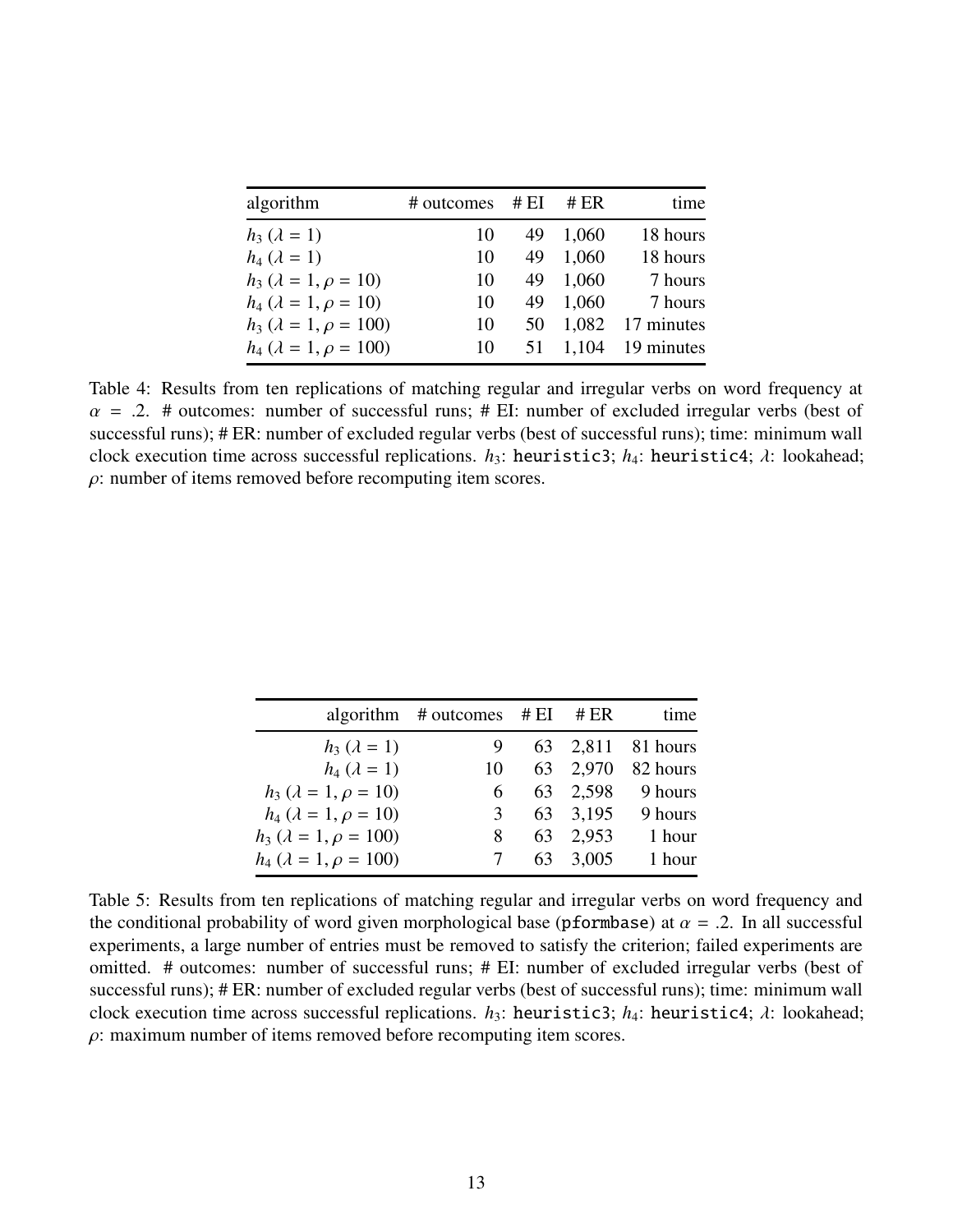The heuristic3 and heuristic4 methods often identify multiple solutions which are roughly equivalent with respect to the provided criteria. This can be useful to confirm that findings generalize across various subsamples matched to the same criteria. Alternatively, since there is a stochastic element to the proposed heuristics, replications may result in slightly different outcomes, and so one may wish to run these heuristics repeatedly times and analyze the best solution.

While the heuristics we pose here have proved effective for our purposes, future work could frame the matching problem using integer linear programs or their the linear relaxations. Alternatively, one could use *local-improvement algorithms* [\(Aarts and Lenstra](#page-13-3), [2003](#page-13-3)) to refine solutions found via heuristic.

The above experiments used *p*-values from null hypothesis tests as criteria for matching. However, since our stated goal is to create groups which were equivalent—not to accept or reject the null hypothesis—future work could use Bayesian statistical methods which allow one directly estimate the probability that experimental groups are "practically equivalent" with respect to their covariates (e.g., [Benavoli et al.](#page-14-16), [2017](#page-14-16)).

## 6 Conclusions

We have proposed an approach for matching groups of subjects or items so as to minimize covariate differences between the groups. Evaluation of the proposed methods for matching found that even the simplest algorithms often find acceptable solutions, and these solutions are improved using methods which are computationally more intensive. The implementations above are available to the research community in the form of the R package ldamatch, which can be obtained from the CRAN repository.

## Acknowledgments

We thank Steve Bedrick for technical assistance with cluster computing.

This material is based on work supported by the National Institute on Deafness and Other Communication Disorders of the National Institutes of Health under awards R01DC007129 and R01DC012033, and by Autism Speaks under Innovative Technology for Autism Grant 2407. The content is solely the responsibility of the authors and does not necessarily represent the official views of the granting agencies or any other individual.

## References

- <span id="page-13-3"></span>Aarts, E. and Lenstra, J. K. (2003). *Local Search in Combinatorial Optimization*. Princeton University Press.
- <span id="page-13-1"></span>Allauzen, C., Riley, M., and Schalkwyk, J. (2010). Filters for efficient composition of weighted finite-state transducers. In *CIAA '10: Proceedings of the 15th international Conference on Implementation and Application of Automata*, pages 28–38.
- <span id="page-13-0"></span>Atkinson, J. B. (1994). A greedy look-ahead heuristic for combinatorial optimization: an application to vehicle scheduling with time windows. *The Journal of the Operational Research Society*, 45(6):673–684.

<span id="page-13-2"></span>Baayen, R. H., Piepenbrock, R., and Gulikers, L. (1996). CELEX2. LDC96L14.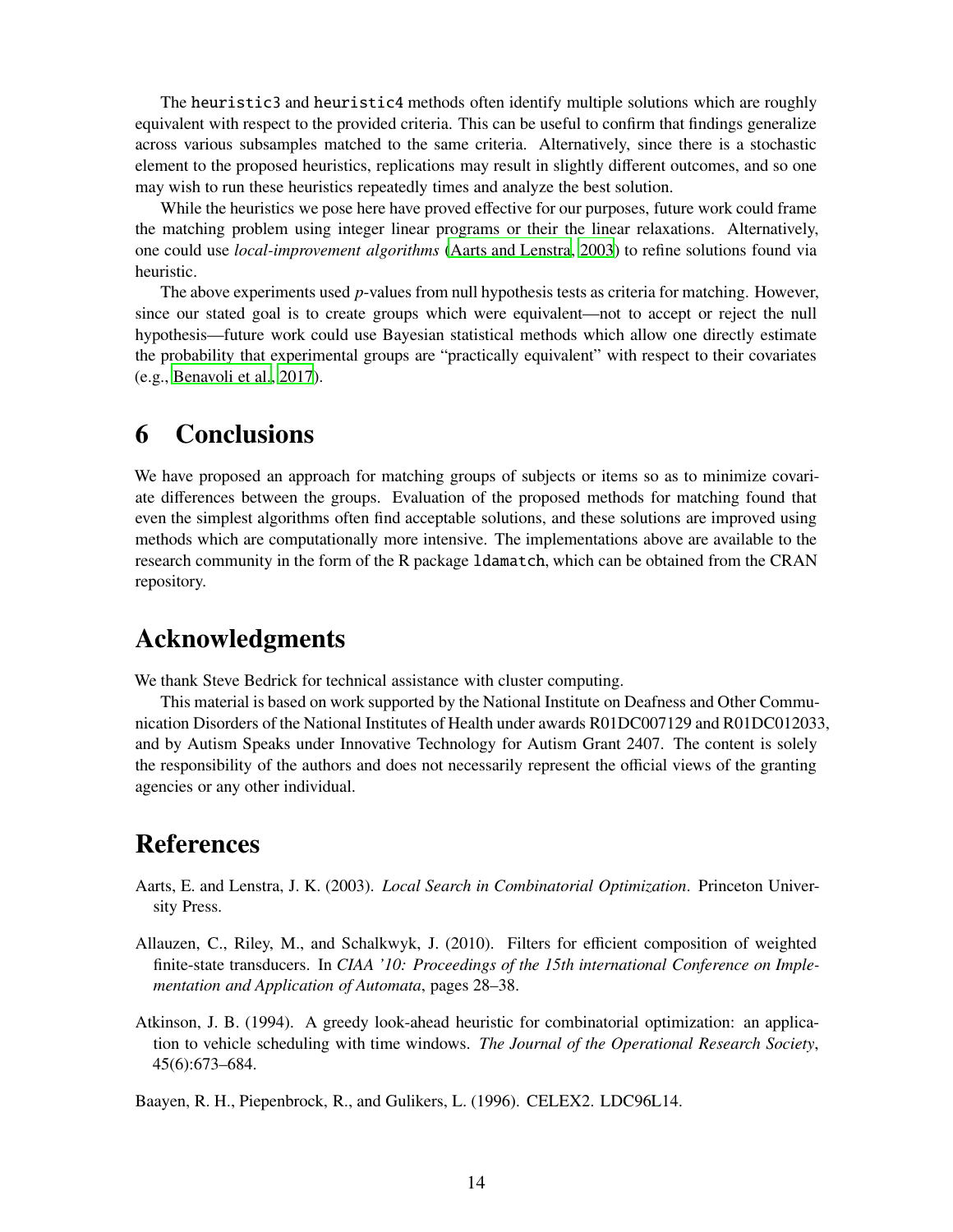- <span id="page-14-14"></span>Balota, D. A., Yap, M. J., Cortese, M. J., Hutchison, K. A., Kessler, B., Loftis, B., Neely, J. H., Nelson, D. L., Simpson, G. B., and Treiman, R. (2007). The English Lexicon Project. *Behavior Research Methods*, 39(3):445–459.
- <span id="page-14-6"></span>Bates, D. M. (2005). Fitting linear mixed models in R. *R News*, 5:27–30.
- <span id="page-14-7"></span>Bates, D. M. (2010). *lme4: Mixed-e*ff*ects Modeling with R*. Springer.
- <span id="page-14-16"></span>Benavoli, A., Corani, G., Demšar, J., and Zaffalon, M. (2017). Time for a change: a tutorial for comparing multiple classifiers through Bayesian analysis. *Journal of Machine Learning Research*, 18(1):2653–2688.
- <span id="page-14-4"></span>Blackford, J. U. (2006). Statistical issues in developmental epidemiology and developmental disabilities research: confounding variables, small sample size, and numerous outcome variables. *International Review of Research in Mental Retardation*, 33:93–120.
- <span id="page-14-0"></span>Blackford, J. U. (2009). Propensity scores: method for matching on multiple variables in Down syndrome research. *Intellectual and Developmental Disabilities*, 47(5):348–357.
- <span id="page-14-15"></span>Brysbaert, M. and New, B. (2009). Moving beyond Kučera and Francis: a critical evaluation of current word frequency norms and the introduction of a new and improved word frequency measure for American English. *Behavior Research Methods*, 41(4):977–990.
- <span id="page-14-5"></span>Chaste, P. and Leboyer, M. (2012). Autism risk factors: genes, environment, and gene-environment interactions. *Clinical Research*, 14(3):281–292.
- <span id="page-14-10"></span>Cover, T. M. and Thomas, J. A. (2006). *Elements of Information Theory*. Wiley-Interscience, 2nd edition.
- <span id="page-14-3"></span>Dehejia, R. H. and Wahba, S. (2002). Propensity score-matching methods for nonexperimental causal studies. *Review of Economics and Statistics*, 84(1):151–161.
- <span id="page-14-9"></span>Dong, M. and Kothari, R. (2001). Look-ahead based fuzzy decision tree induction. *IEEE Transactions on Fuzzy Systems*, 9(3):461–468.
- <span id="page-14-11"></span>Facon, B., Magis, D., and Belmont, J. M. (2011). Beyond matching on the mean in developmental disabilities research. *Research in Developmental Disabilities*, 32(6):2134–2147.
- <span id="page-14-8"></span>Genova, K. and Guliashki, V. (2011). Linear integer programming methods and approaches: a survey. *Cybernetics and Information Technologies*, 11(1):3–25.
- <span id="page-14-12"></span>Gorman, K., Bedrick, S., Kiss, G., Morley, E., Ingham, R., Mohammad, M., Papadakis, K., van Santen, J. P. H., and Mohammed, M. (2015). Automated morphological analysis of clinical language samples. In *Workshop on Computational Linguistics and Clinical Psychology*, pages 108–116.
- <span id="page-14-13"></span>Gorman, K., Olson, L., Hill, A. P., Lunsford, R., Heeman, P. A., and van Santen, J. P. H. (2016). Uh and um in children with autism spectrum disorders or language impairment. *Autism Research*, 9(8):854–865.
- <span id="page-14-1"></span>Gu, X. S. and Rosenbaum, P. R. (1993). Comparison of multivariate matching methods: structures, distances, and algorithms. *Journal of Computational and Graphical Statistics*, 2(4):405–420.
- <span id="page-14-2"></span>Hansen, B. B. (2007). Optmatch: flexible, optimal matching for observational studies. *R News*, 7(2):18–24.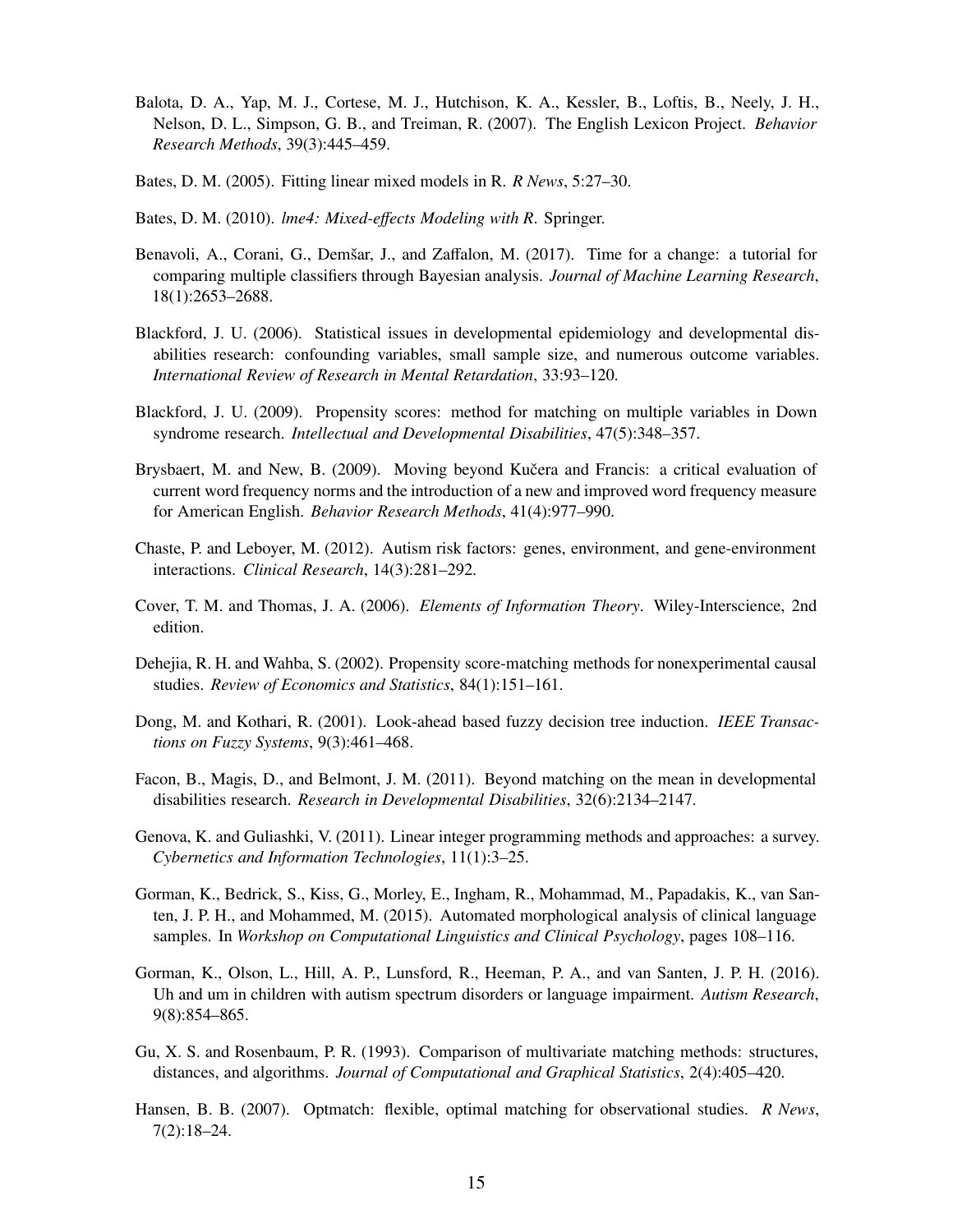- <span id="page-15-3"></span>Ho, D. E., Imai, K., King, G., and Stuart, E. A. (2011). MatchIt: nonparametric preprocessing for parametric causal inference. *Journal of Statistical Software*, 42:1–28.
- <span id="page-15-0"></span>Jarrold, C. and Brock, J. (2004). To match or not to match? Methodological issues in autism-related research. *Journal of Autism and Developmental Disorders*, 34(1):81–86.
- <span id="page-15-14"></span>Kiss, G. (2017). *Prosody of Spontaneous Speech in Autism*. PhD thesis, Oregon Health & Science University.
- <span id="page-15-17"></span>Lignos, C. and Gorman, K. (2012). Revisiting frequency and storage in morphological processing. In *Proceedings of the 48th Annual Meeting of the Chicago Linguistic Society*, pages 447–461.
- <span id="page-15-15"></span>Lord, C., Risi, S., and Lambrecht, L. (2000). The Autism Diagnostic Observation Schedule-Generic: a standard measure of social and communication deficits associated with the spectrum of autism. *Journal of Autism and Developmental Disorders*, 30(3):205–223.
- <span id="page-15-13"></span>MacFarlane, H., Gorman, K., Ingham, R., Hill, A. P., Papadakis, K., Kiss, G., and van Santen, J. P. (2017). Quantitative analysis of disfluency in children with autism spectrum disorders or language impairment. *PLoS ONE*, 12(3):e0173936.
- <span id="page-15-16"></span>Marcus, G., Pinker, S., Ullman, M., Hollander, M., Rosen, J., and Xu, F. (1992). *Overregularization in Language Acquisition*. University of Chicago Press.
- <span id="page-15-8"></span>Matson, J. L. and Shoemaker, M. (2009). Intellectual disability and its relationship to autism spectrum disorders. *Research in Developmental Disabilities*, 30(6):1107–1114.
- <span id="page-15-9"></span>Mervis, C. B. and Klein-Tasman, B. P. (2004). Methodological issues in group-matching designs: alpha levels for control variable comparisons and measurement characteristics of control and target variables. *Journal of Autism and Developmental Disorders*, 34(1):7–17.
- <span id="page-15-11"></span>Nemhauser, G. L. and Wolsey, L. A. (1999). *Integer Programming and Combinatorial Optimization*. Springer.
- <span id="page-15-10"></span>Pinheiro, J. C. and Bates, D. M. (2000). *Mixed-E*ff*ects Models in S and S-PLUS*. Springer.
- <span id="page-15-5"></span>Ridgeway, G., Morral, A. R., Griffin, B. A., and Burgette, L. F. (2014). Toolkit for weighting and analysis of nonequivalent groups (TWANG). R package. URL: <https://cran.r-project.org/web/packages/twang/index.html>.
- <span id="page-15-2"></span>Rosenbaum, P. R. and Rubin, D. B. (1983). The central role of the propensity score in observational studies for causal effects. *Biometrika*, 70(1):41–55.
- <span id="page-15-7"></span>Rothman, K. J., Greenland, S., and Lash, T. L. (2008). *Modern Epidemiology*. Lippincott Williams & Wilkins.
- <span id="page-15-1"></span>Rubin, D. B. (1973). Matching to remove bias in observational studies. *Biometrics*, 29(1):159–183.
- <span id="page-15-6"></span>Rubin, D. B. (1991). Practical implications of modes of statistical inference for causal effects and the critical role of the assignment mechanism. *Biometrics*, 47(4):1213–1234.
- <span id="page-15-12"></span>van Santen, J. P., Prud'hommeaux, E. T., Black, L. M., and Mitchell, M. (2010). Computational prosodic markers for autism. *Autism*, 14(3):215–236.
- <span id="page-15-4"></span>Sekhon, J. S. (2011). Multivariate and propensity score matching software with automated balance optimization: the Matching package for R. *Journal of Statistical Software*, 42(7):1–52.